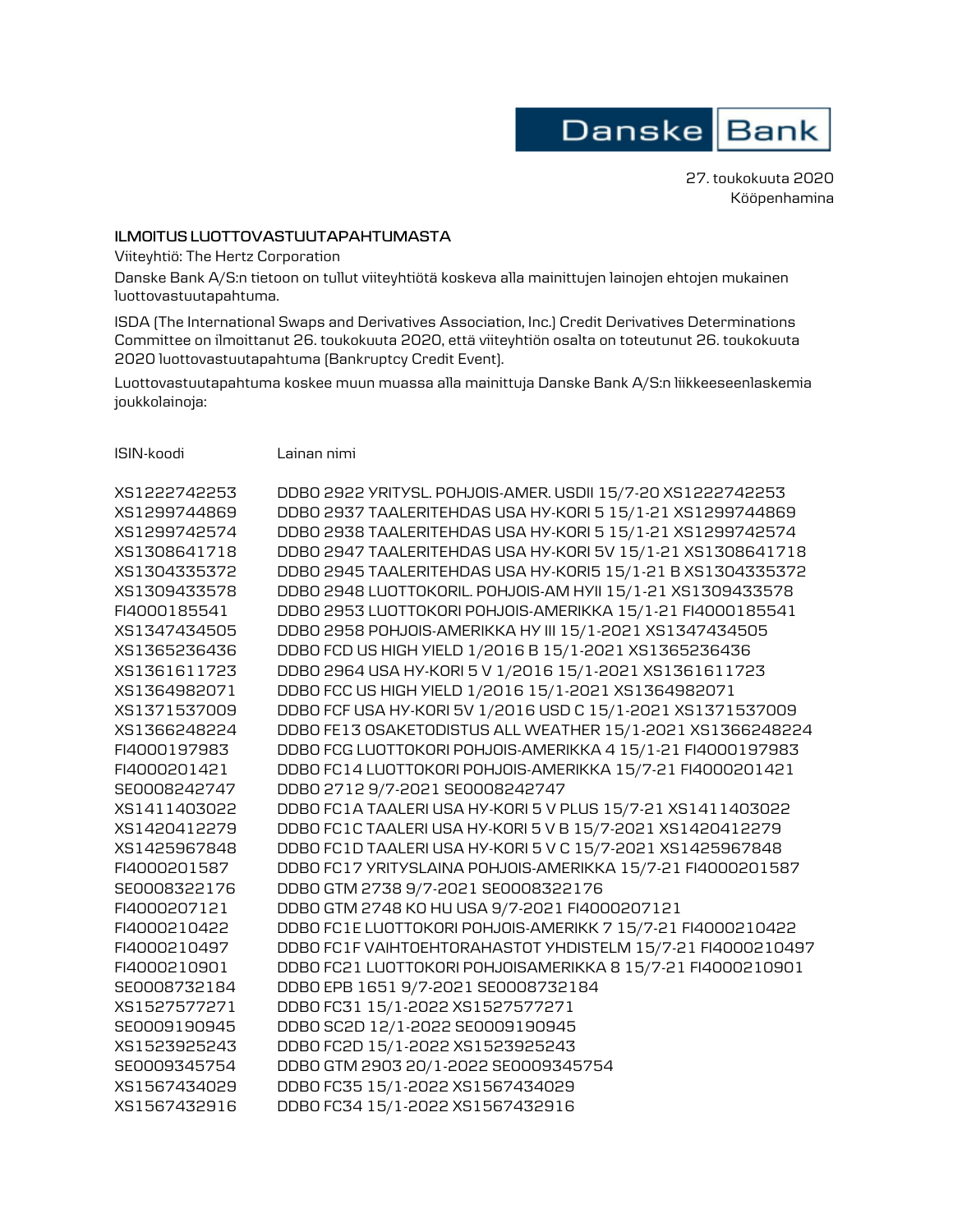| SE0009606544 | DDBO GTM 2991 20/1-2022 SE0009606544                        |
|--------------|-------------------------------------------------------------|
| SE0009805898 | DDB0 SC50 9/7-2022 SE0009805898                             |
| XS1617003477 | DDB0 FC41 15/7-22 XS1617003477                              |
| XS1611008977 | DDB0 FC40 15/7-22 XS1611008977                              |
| XS1611020832 | DDB0 FC3F 15/7-22 XS1611020832                              |
| SE0009805872 | DDB0 SC4D 9/7-2020 SE0009805872                             |
| XS1619997684 | DDB0 FC43 15/7-22 XS1619997684                              |
| XS1629681575 | DDB0 FC49 15/7-2022 XS1629681575                            |
| SE0009805880 | DDB0 GTM 3066 15/7-2023 SE0009805880                        |
| SE0010100529 | DDB0 SC56 9/7-2022 SE0010100529                             |
| FI4000273479 | DDB0 FE87 15/7-2022 FI4000273479                            |
| XS1677024223 | DDB0 FC4E 15/7-2022 XS1677024223                            |
| XS1674667701 | DDB0 FC4D 15/7-2022 XS1674667701                            |
| FI4000282223 | DDB0 FE8C 15/1-2023 FI4000282223                            |
| XS1721422142 | DDB0 FC55 15/1-2023 XS1721422142                            |
| XS1715381494 | DDB0 FC54 15/1-2023 XS1715381494                            |
| XS1715381650 | DDB0 FC53 15/1-2023 XS1715381650                            |
| XS1724373110 | DDB0 FC56 15/1-2023 XS1724373110                            |
| XS1706364491 | DDB0 FC50 13/1-2023 XS1706364491                            |
| SE0010414862 | DDB0 SI 1688 20/1-2023 SE0010414862                         |
| SE0010415000 | DDB0 SC66 10/1-2023 SE0010415000                            |
| XS1774115668 | DDB0 FC5C 15/1-2023 XS1774115668                            |
| XS1773692170 | DDB0 FC5B 15/1-2023 XS1773692170                            |
| XS1787259982 | DDB0 FC5E 15/1-2023 XS1787259982                            |
| SE0010415216 | DDB0 SC6C 15/1-2023 SE0010415216                            |
| XS1777872307 | DDB0 FC5D 15/1-2023 XS1777872307                            |
| XS1792116375 | DDB0 FC5F 15/1-2023 XS1792116375                            |
| XS1806329725 | DDB0 FC64 15/7-2023 XS1806329725                            |
| XS1816215831 | DDB0 FC67 15/7-2023 XS1816215831                            |
| SE0010947408 | DDB0 SIF 1808 9/7-2023 SE0010947408                         |
| SE0010947374 | DDB0 SR7 9/7-2023 SE0010947374                              |
| FI4000322243 | DDB0 GTM 3418 10/7-2023 FI4000322243                        |
| SE0010947531 | DDB0 SIF 1843 9/7-2023 SE0010947531                         |
| XS1868531218 | DDB0 FC6F 15/7-2023 XS1868531218                            |
| FI4000349477 | DDB0 FC72 15/1-2024 FI4000349477                            |
| XS1890139493 | DDB0 FC71 15/1-2024 XS1890139493                            |
| SE0010947622 | DDB0 SIF 1864 9/7-2023 SE0010947622                         |
| XS1920496798 | DANSKE 07ZK CLN TRANCHE 2024 XS1920496798                   |
| DK0030431770 | DANSKE 07XZ LUOTTOKORILAINA POHJOIS-AMERIKKA DK0030431770   |
| XS1942631554 | DANSKE 0820 CLN TRANCHE 2024 XS1942631554                   |
| DK0030440763 | DANSKE 081G LUOTTOKORILAINA POHJOIS-AMERIKKA 2 DK0030440763 |
| SE0011614783 | DANSKE SIF 1988 SE0011614783                                |
| DK0030443510 | DANSKE 08JD LUOTTOKORILAINA P-AMERIKKA DKO030443510         |
| XS2002723315 | DANSKE 08MC CLN TRANCHE 2024 XS2002723315                   |
| XS2004783390 | DANSKE 08M7 CLN 2019 XS2004783390                           |
| XS2056561033 | DANSKE 08S2 CLN TRANCHE 2024 XS2056561033                   |
| SE0012674828 | DANSKE SIRIUS NORD CDX HY 1905 SE0012674828                 |
| XS2081271798 | DANSKE 08YL CLN TRANCHE 2023 XS2081271798                   |
| XS2078759029 | DANSKE 08X5 CLN 2019 XS2078759029                           |
| XS2081272093 | DANSKE 08YN CLN TRANCHE 2023 XS2081272093                   |
| SE0012674984 | DANSKE SIRIUS NORD CDX HY 1908 SE0012674984                 |
| XS2106058436 | DANSKE 098H CLN TRANCHE 2025 XS2106058436                   |